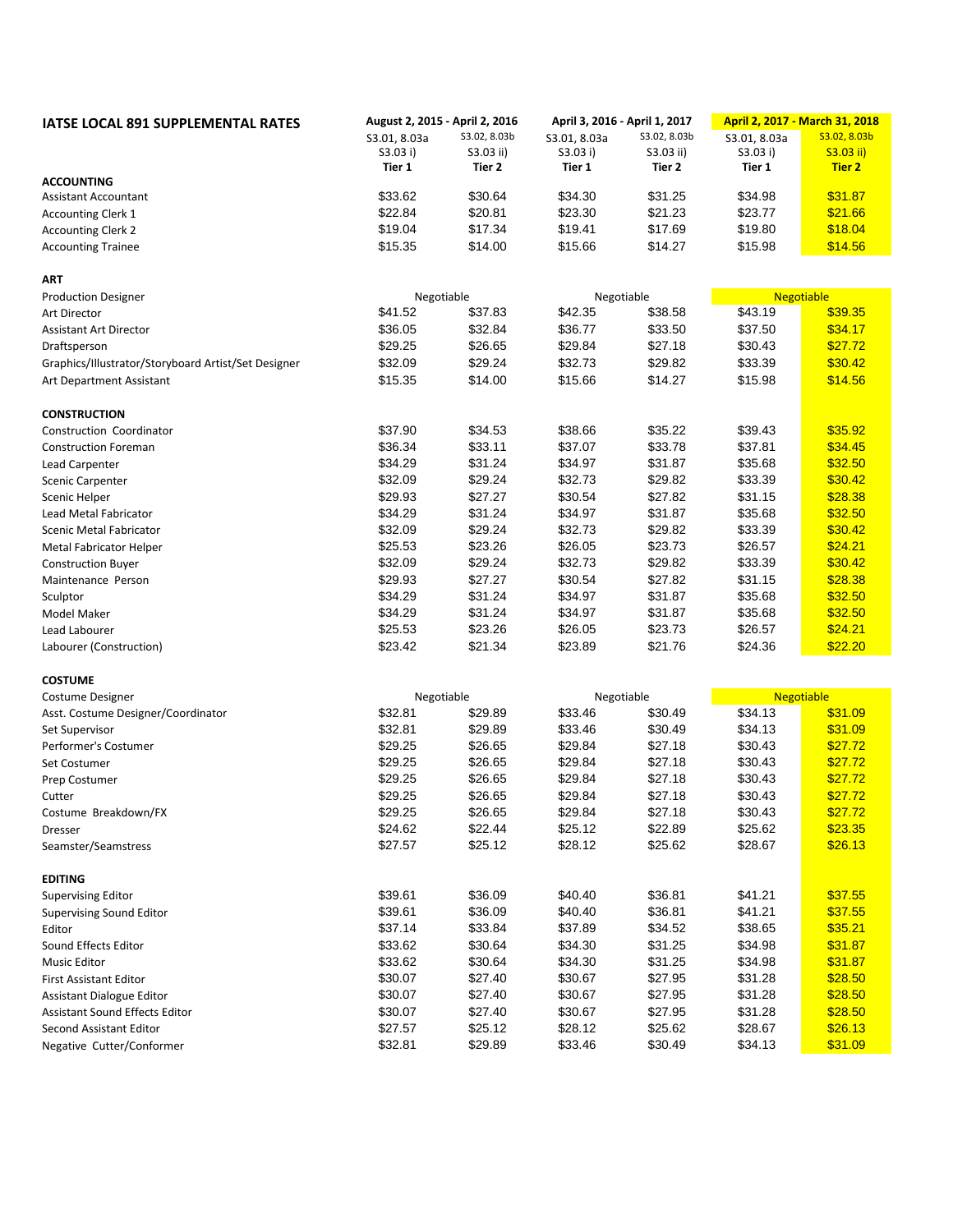| <b>IATSE LOCAL 891 SUPPLEMENTAL RATES</b>       | August 2, 2015 - April 2, 2016 |              | April 3, 2016 - April 1, 2017 |              | April 2, 2017 - March 31, 2018 |               |
|-------------------------------------------------|--------------------------------|--------------|-------------------------------|--------------|--------------------------------|---------------|
|                                                 | S3.01, 8.03a                   | S3.02, 8.03b | S3.01, 8.03a                  | S3.02, 8.03b | S3.01, 8.03a                   | S3.02, 8.03b  |
|                                                 | S3.03 i)                       | S3.03 ii)    | S3.03 i)                      | S3.03 ii)    | S3.03 i)                       | $S3.03$ ii)   |
| <b>FIRST AID/CRAFT SERVICE</b>                  | Tier 1                         | Tier 2       | Tier 1                        | Tier 2       | Tier 1                         | <b>Tier 2</b> |
| First Aid/Craft Service                         | \$33.62                        | \$30.64      | \$34.30                       | \$31.25      | \$34.98                        | \$31.87       |
| <b>First Aid</b>                                | \$27.57                        | \$25.12      | \$28.12                       | \$25.62      | \$28.67                        | \$26.13       |
| <b>Craft Service</b>                            | \$25.53                        | \$23.26      | \$26.05                       | \$23.73      | \$26.57                        | \$24.21       |
|                                                 |                                |              |                               |              |                                |               |
| <b>GREENS</b>                                   |                                |              |                               |              |                                |               |
| Head Greensperson                               | \$33.62                        | \$30.64      | \$34.30                       | \$31.25      | \$34.98                        | \$31.87       |
| Best Person (Lead Person)                       | \$30.07                        | \$27.40      | \$30.67                       | \$27.95      | \$31.28                        | \$28.50       |
| Greensperson                                    | \$27.57                        | \$25.12      | \$28.12                       | \$25.62      | \$28.67                        | \$26.13       |
| <b>Greens Helper</b>                            | \$24.62                        | \$22.44      | \$25.12                       | \$22.89      | \$25.62                        | \$23.35       |
| <b>GRIPS</b>                                    |                                |              |                               |              |                                |               |
| Key Grip                                        | \$33.62                        | \$30.64      | \$34.30                       | \$31.25      | \$34.98                        | \$31.87       |
| Second Grip                                     | \$30.07                        | \$27.40      | \$30.67                       | \$27.95      | \$31.28                        | \$28.50       |
| Leadman/Setup                                   | \$30.07                        | \$27.40      | \$30.67                       | \$27.95      | \$31.28                        | \$28.50       |
| Dolly Operator                                  | \$30.07                        | \$27.40      | \$30.67                       | \$27.95      | \$31.28                        | \$28.50       |
| <b>Rigging Grip</b>                             | \$29.25                        | \$26.65      | \$29.84                       | \$27.18      | \$30.43                        | \$27.72       |
| Grip                                            | \$27.57                        | \$25.12      | \$28.12                       | \$25.62      | \$28.67                        | \$26.13       |
|                                                 |                                |              |                               |              |                                |               |
| <b>HAIR</b>                                     |                                |              |                               |              |                                |               |
| Hair Department Head                            | \$33.62                        | \$30.64      | \$34.30                       | \$31.25      | \$34.98                        | \$31.87       |
| <b>Assistant Hairstylist</b>                    | \$30.07                        | \$27.40      | \$30.67                       | \$27.95      | \$31.28                        | \$28.50       |
| Second Assistant Hairstylist                    | \$27.57                        | \$25.12      | \$28.12                       | \$25.62      | \$28.67                        | \$26.13       |
| <b>LIGHTING/ELECTRICS</b>                       |                                |              |                               |              |                                |               |
| Chief Lighting Technician/Gaffer                | \$33.62                        | \$30.64      | \$34.30                       | \$31.25      | \$34.98                        | \$31.87       |
| Asst. Chief Lighting Tech./Best Boy             | \$30.07                        | \$27.40      | \$30.67                       | \$27.95      | \$31.28                        | \$28.50       |
| <b>Lighting Board Operator</b>                  | \$30.07                        | \$27.40      | \$30.67                       | \$27.95      | \$31.28                        | \$28.50       |
| <b>Rigging Gaffer</b>                           | \$30.07                        | \$27.40      | \$30.67                       | \$27.95      | \$31.28                        | \$28.50       |
| Generator Operator                              | \$30.07                        | \$27.40      | \$30.67                       | \$27.95      | \$31.28                        | \$28.50       |
| Lighting Technician/Lamp Operator*              | \$27.57                        | \$25.12      | \$28.12                       | \$25.62      | \$28.67                        | \$26.13       |
| Set Wireman                                     | \$29.25                        | \$26.65      | \$29.84                       | \$27.18      | \$30.43                        | \$27.72       |
|                                                 |                                |              |                               |              |                                |               |
| <b>MAKE-UP</b><br><b>Special Makeup Effects</b> | Negotiable                     |              |                               | Negotiable   | <b>Negotiable</b>              |               |
| Makeup Department Head                          | \$33.62                        | \$30.64      | \$34.30                       | \$31.25      | \$34.98                        | \$31.87       |
| First Assistant Makeup Artist                   | \$30.07                        | \$27.40      | \$30.67                       | \$27.95      | \$31.28                        | \$28.50       |
| Second Assistant Makeup Artist                  | \$27.57                        | \$25.12      | \$28.12                       | \$25.62      | \$28.67                        | \$26.13       |
|                                                 | \$18.68                        | \$17.02      | \$19.05                       | \$17.36      | \$19.43                        | \$17.70       |
| Third Assistant Makeup Artist                   |                                |              |                               |              |                                |               |
| <b>PAINTING</b>                                 |                                |              |                               |              |                                |               |
| Paint Coordinator                               | \$37.42                        | \$34.10      | \$38.17                       | \$34.78      | \$38.93                        | \$35.47       |
| Lead Painter                                    | \$34.29                        | \$31.24      | \$34.97                       | \$31.87      | \$35.68                        | \$32.50       |
| <b>Scenic Artist</b>                            | \$34.29                        | \$31.24      | \$34.97                       | \$31.87      | \$35.68                        | \$32.50       |
| Sign Painter/Fabricator                         | \$34.29                        | \$31.24      | \$34.97                       | \$31.87      | \$35.68                        | \$32.50       |
| <b>Automotive Sprayer</b>                       | \$34.29                        | \$31.24      | \$34.97                       | \$31.87      | \$35.68                        | \$32.50       |
| <b>Scenic Painter</b>                           | \$32.09                        | \$29.24      | \$32.73                       | \$29.82      | \$33.39                        | \$30.42       |
| Wallpaper Hanger                                | \$32.09                        | \$29.24      | \$32.73                       | \$29.82      | \$33.39                        | \$30.42       |
| Plasterer                                       | \$32.09                        | \$29.24      | \$32.73                       | \$29.82      | \$33.39                        | \$30.42       |
| Set Painter                                     | \$30.48                        | \$27.77      | \$31.10                       | \$28.33      | \$31.72                        | \$28.90       |
| Paint Labourer                                  | \$23.42                        | \$21.34      | \$23.89                       | \$21.76      | \$24.36                        | \$22.20       |
| <b>PRODUCTION OFFICE</b>                        |                                |              |                               |              |                                |               |
| <b>Production Office Coordinator</b>            | \$33.62                        | \$30.64      | \$34.30                       | \$31.25      | \$34.98                        | \$31.87       |
| Asst. Production Coordinator                    | \$30.07                        | \$27.40      | \$30.67                       | \$27.95      | \$31.28                        | \$28.50       |
| 2nd Asst. Production Coordinator                | \$16.79                        | \$15.29      | \$17.12                       | \$15.60      | \$17.46                        | \$15.91       |
|                                                 |                                |              |                               |              |                                |               |